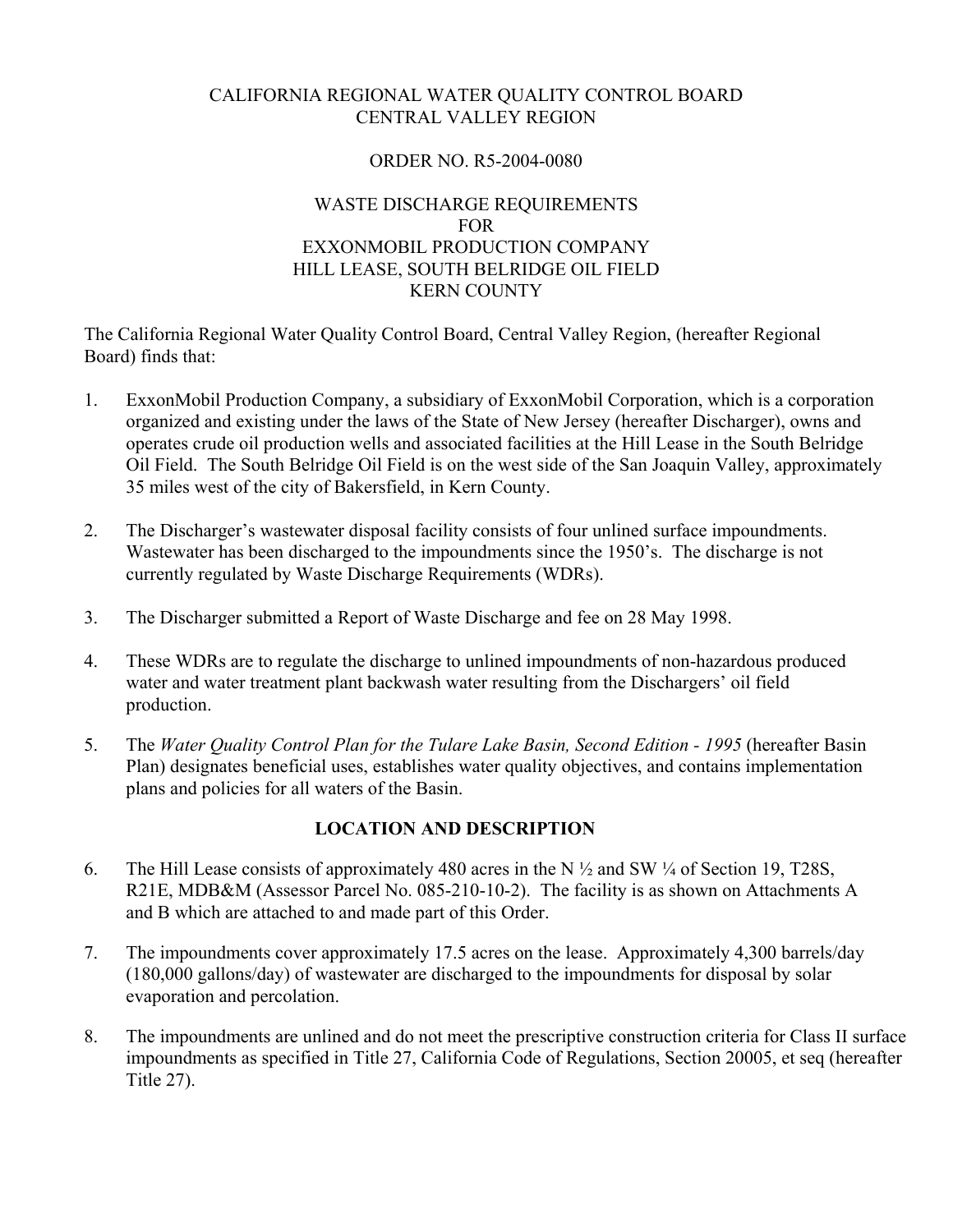- 9. Land within the area is covered with predominantly native grass and shrub vegetation. Land use consists of oil and gas production and exploration.
- 10. The South Belridge Oil Field lies on the Antelope Plain, an alluvial piedmont consisting of coalescing alluvial fans from the Temblor Range to the west.
- 11. The site is in the South Valley Floor Hydrologic Unit, Antelope Plain Hydrologic Area (No. 558.60), as depicted on interagency hydrogeologic maps, prepared by the Department of Water Resources in August 1986.
- 12. The climate in the area is semi-arid, with hot, dry summers and cool winters. Available weather data through 1997 from a monitoring station at South Belridge indicates the average annual precipitation is 5.96 inches. The annual Class A pan evaporation rate is approximately 108 inches at Lost Hills.
- 13. The 100-year and 1000-year, 24-hour precipitation events calculated by the California Department of Water Resources are 2.53 inches and 3.32 inches, respectively, for the South Belridge monitoring station based on data through 1997.
- 14. An unnamed intermittent stream channel traverses the Hill Lease immediately to the north of the facility and terminates approximately 1.5 miles to the east in the vicinity of Highway 33. Overflow from the impoundments has the potential to enter the channel. Natural flow in the channel occurs during infrequent storm events.
- 15. Federal Emergency Management Agency Flood Insurance Rate Map, Community Panel Number 060075 0675 B, dated 26 September 1986, shows the north edge of the impoundments are within the 100- year floodplain.
- 16. The stream channel is defined as a Valley Floor Waters in the Basin Plan. The beneficial uses include agricultural supply; industrial service and process supply; water contact and non-contact water recreation; warm freshwater habitat; wildlife habitat; rare and endangered species habitat; and groundwater recharge.

## **HYDROGEOLOGIC INFORMATION**

- 17. The facility is located in an area where hydrogeologic information is limited. The Discharger is conducting an investigation to evaluate groundwater conditions at the Hill Lease.
- 18. At the Hill Lease, sediments of Holocene age consist of three stratigraphic units. The youngest unit is Alluvium, which consists of alternating sand, silt, and clay. Underlying the Alluvium is the 22K sand. Below the 22K sand is the Corcoran Clay Equivalent, which was deposited on the underlying Tulare Formation of Pleistocene age.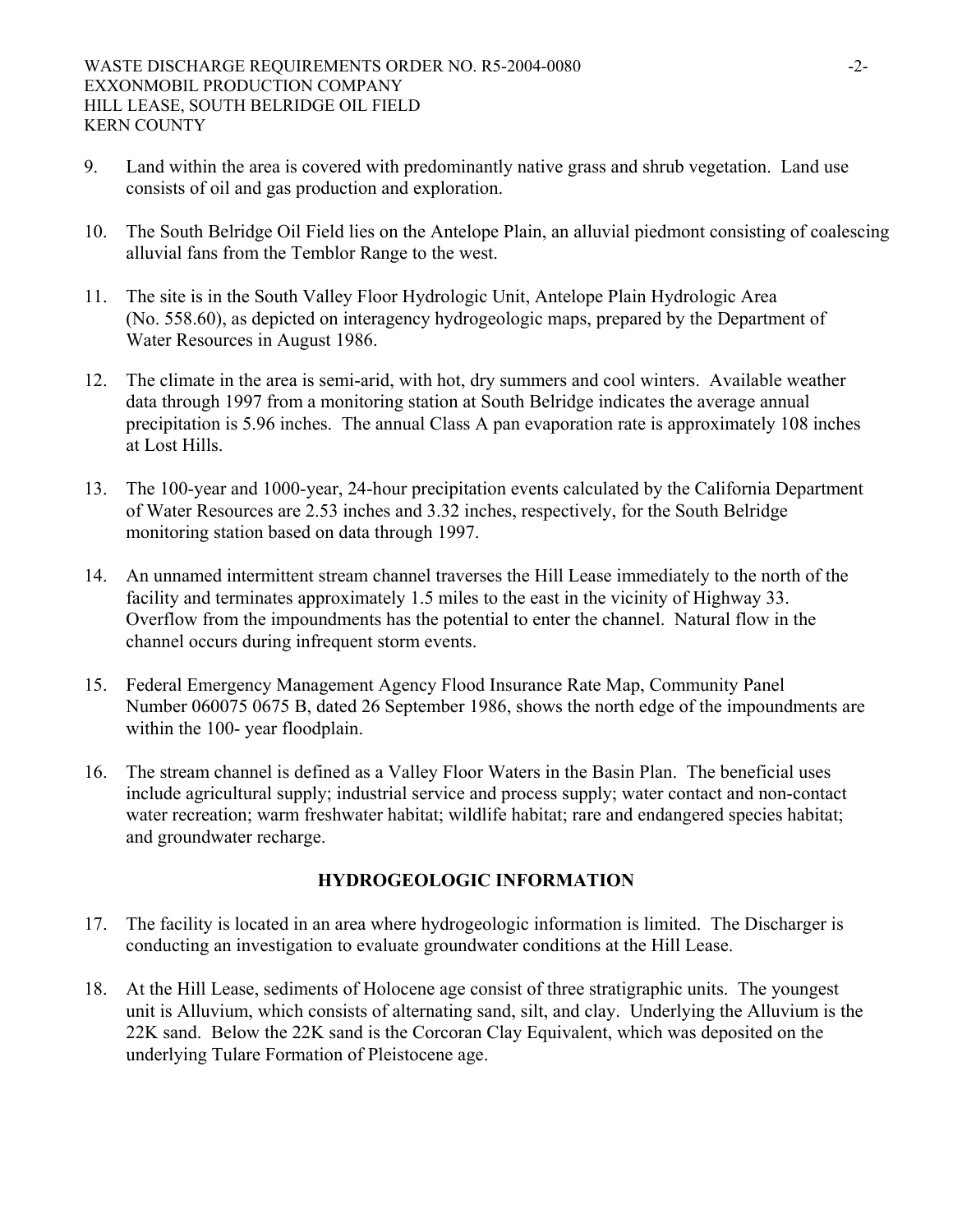- 19. A regional unconformity is at the base of the Tulare Formation. Above the unconformity, the Tulare Formation and the Holocene sediments gently dip and thicken to the east-northeast towards the San Joaquin Valley. Below the unconformity, the Belridge Diatomite, which is Pliocene in age, is strongly folded with the axis extending through the middle of the Hill Lease in a northwestsoutheast direction.
- 20. Preliminary information indicates that the site geology does not preclude wastewater from migrating to the northeast, towards useable groundwater aquifers in the San Joaquin Valley.
- 21. At the Hill Lease, oil and wastewater is produced from the Belridge Diatomite and the Tulare Formation. The shallowest production is in the Tulare Formation at a depth of approximately 600 feet.
- 22. At the Hill Lease, the Discharger operates eight Class II injection disposal wells permitted by the California Division of Oil, Gas, and Geothermal Resources to inject wastewater into the Tulare Formation. During 2003, the Discharger reported 1,576,856 barrels of wastewater were injected into five disposal wells.
- 23. No known Holocene faults traverse or are projected through the area. The nearest known Holocene fault is the San Andres Fault zone, located 12 miles southwest of the site.

## **GROUNDWATER INFORMATION**

- 24. The nearest groundwater supply wells are in Spicer City (Section 10, T28S, R22E), approximately 8.5 miles east-northeast of the Hill Lease.
- 25. The beneficial uses of groundwater beneath the area, as designated by the Basin Plan, are municipal and domestic supply (MUN), agriculture supply (AGR), and industrial service supply (IND). There are no municipal, domestic, agricultural, or industrial supply wells in the area.
- 26. To protect the beneficial uses of groundwater and to prevent its degradation, the Basin Plan contains maximum salinity limits for the disposal of petroleum production wastewater in unlined impoundments overlying groundwater with existing and future probable beneficial uses. The maximum limits are:

| Parameter (units)                                                             | <b>Maximum Concentration</b> |
|-------------------------------------------------------------------------------|------------------------------|
| Electrical Conductivity ( $\hat{\omega}$ , 25 <sup>o</sup> C ( $\mu$ mhos/cm) | 1,000                        |
| Chloride $(mg/L)$                                                             | <b>200</b>                   |
| Boron $(mg/L)$                                                                |                              |

27. The Discharger installed monitoring wells MW-1 and MW-2 in an area east-northeast of the impoundments and MW-A to the south of the impoundments (Attachment B). The first waterbearing zone was encountered in the Alluvium at a depth of approximately 180 feet in MW-1; 175 feet in MW-2; and, 165 feet in MW-A.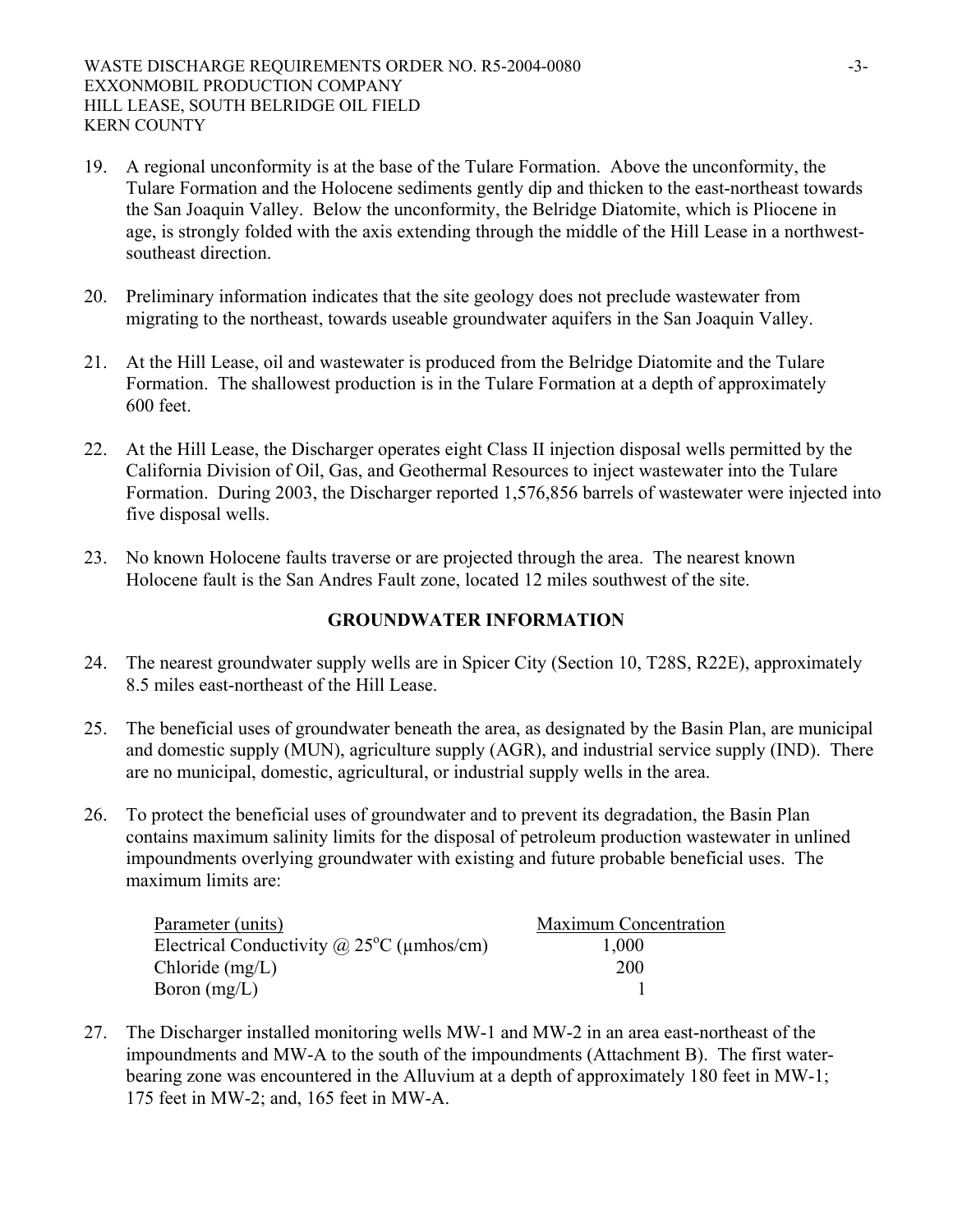28. Groundwater samples were collected and had the following chemical characteristics:

| Parameter (units)                                         | Concentration |        |        |
|-----------------------------------------------------------|---------------|--------|--------|
|                                                           | $MW-1$        | $MW-2$ | MW-A   |
| Electrical Conductivity @ $25^{\circ}$ C ( $\mu$ mhos/cm) | 22,000        | 29,000 | 11,000 |
| Total Dissolved Solids (mg/L)                             | 14,000        | 17,000 | 7,200  |
| Chloride $(mg/L)$                                         | 6,800         | 7.700  | 2,200  |
| Boron $(mg/L)$                                            | 29            |        | 2.5    |

- 29. The chemical characteristics of the water sample from MW-A is representative of background groundwater conditions. The chemical characteristics of the water samples from MW-1 and MW-2 indicate that groundwater in the Alluvium has been impacted by wastewater migrating from the unlined impoundments. Impacted groundwater extends to the northeast of the impoundments for at least 1,500 feet. Additional information is being collected by the Discharger to delineate the lateral extent of the wastewater impacts.
- 30. The "Sources of Drinking Water" policy, which was added to the Basin Plan in 1988, provides that all groundwater in the Tulare Lake Basin is considered to be suitable or potentially suitable for municipal or domestic water supply, and should be so designated by the Regional Board with certain exceptions. One of those exceptions is for groundwater that has a TDS concentration exceeding 3,000 mg/L (or an EC level exceeding 5,000 µmhos/cm) and is not reasonably expected to supply a public water system.

#### **WASTEWATER CHARACTERISTICS AND CLASSIFICATION**

31. More than 1,500,000 barrels of non-hazardous wastewater (produced water and water softener filter backwash) is discharged to the impoundments annually. The salinity concentrations in the wastewater exceed the maximum salinity limits contained in the Basin Plan for discharges to unlined impoundments. Recent and historical analytical results indicate that wastewater in the impoundments has the following characteristics:

| Parameters (units)                                  | Concentration |
|-----------------------------------------------------|---------------|
| Electrical Conductivity @ $25^{\circ}$ C (µmhos/cm) | 35,000        |
| Total Dissolved Solids (mg/L)                       | 19,000        |
| Chloride $(mg/L)$                                   | 11,000        |
| Boron $(mg/L)$                                      | 69            |

32. Nonhazardous waste that contains pollutants that, under ambient environmental conditions at a waste management unit, could be released in concentrations exceeding applicable water quality objectives or that could reasonably be expected to affect beneficial uses of the waters of the state is defined in California Water Code, §13173 (b) as "Designated Waste." The wastewater exceeds applicable water quality objectives and has the potential to affect beneficial uses of waters of the state and, therefore, is classified as designated waste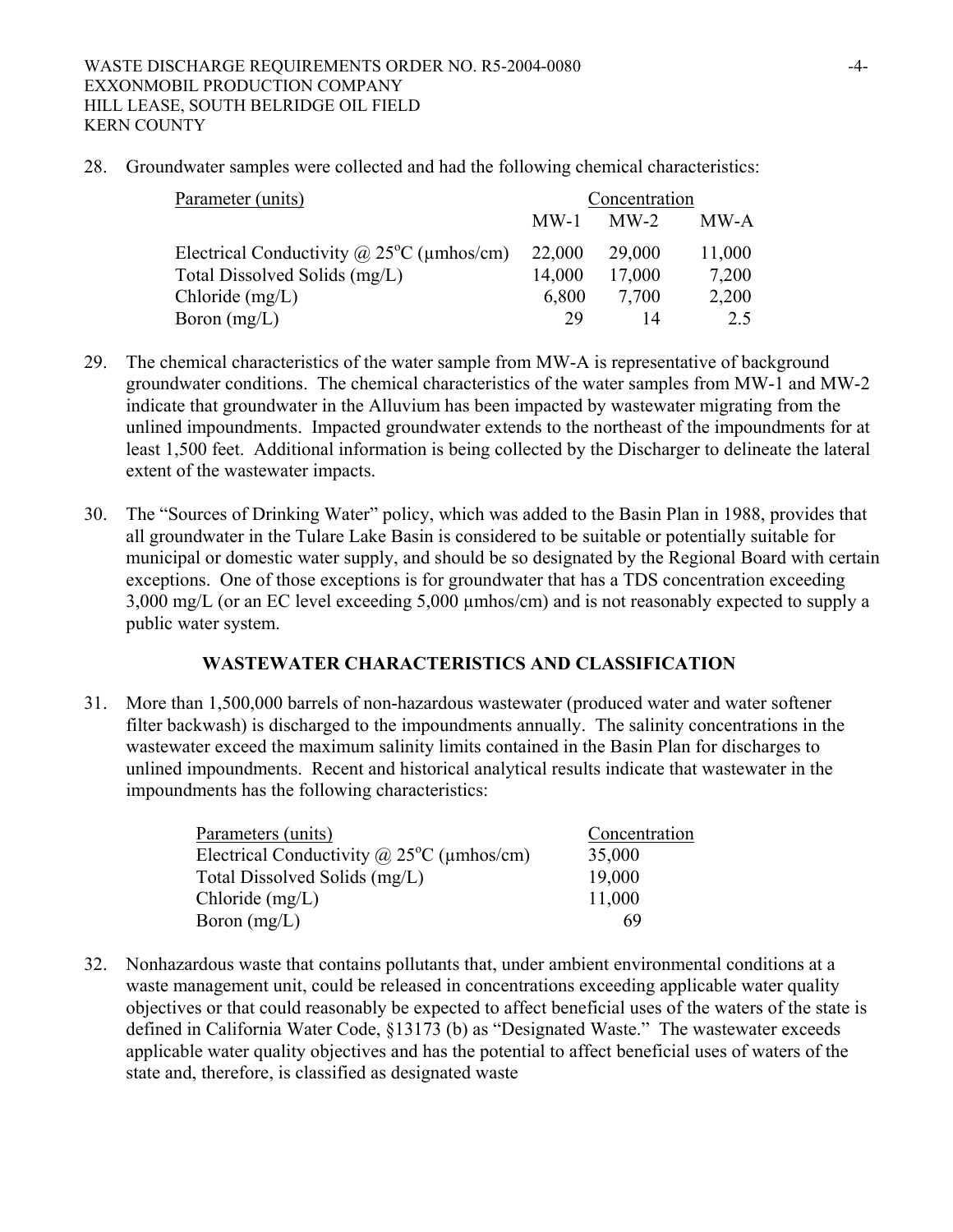- 33. Wastewater with salinity concentrations that exceed maximum limits described in Finding No. 26 is being discharged to unlined impoundments. This Order contains a compliance schedule to provide the Discharger with sufficient time to complete the hydrogeologic investigation and implement a wastewater disposal program consistent with current state regulations and policy. The method of achieving compliance will be at the Discharger's discretion.
- 34. Impoundments used at the Hill Lease for disposal of wastewater classified as designated waste must be constructed in accordance with prescriptive criteria for Class II surface impoundments as specified in Title 27. Title 27 also requires groundwater and vadose zone monitoring, and assurance of financial responsibility for closure and for initiating and completing corrective action for all known or reasonably foreseeable releases from the impoundments.
- 35. Alternatives to the discharge of wastewater to unlined impoundments include: (a) discharge to impoundments that are constructed in accordance with Title 27, or (b) disposal of wastewater at a permitted waste disposal facility; or, (c) subsurface injection into approved Class II injection well(s) pursuant to Title 14, California Code of Regulations, §1724, et seq.

# **CEQA AND OTHER LEGAL REFERENCES**

- 36. The action to adopt WDRs for existing facilities is exempt from the provisions of the California Environmental Quality Act (Public Resources Code 21000, et seq.), in accordance with Title 14, California Code of Regulations, Section 15301.
- 37. This Order requires the Discharger to submit technical reports as authorized under CWC Section  $13267(b)(1)$ , which states in part:

"In conducting an investigation specified in subdivision (a), the Regional Board may require that any person who has discharged, discharges, or is suspected of having discharged or discharging, or who proposes to discharge waste within its region, or any citizen or domiciliary, or political agency or entity of this state who has discharged, discharges, or is suspected of having discharged or discharging, or who proposes to discharge, waste outside of its region that could affect the quality of waters within its region shall furnish, under penalty of perjury, technical or monitoring program reports which the Regional Board requires. The burden, including costs, of these reports shall bear a reasonable relationship to the need for the report and the benefits to be obtained from the reports. In requiring those reports, the Regional Board shall provide the person with a written explanation with regard to the need for the reports, and shall identify the evidence that supports requiring that person to provide the reports."

- 38. The technical reports required by this Order and the attached "Monitoring and Reporting Program No. R5-2004-0080" are necessary to assure compliance with these WDRs. The Discharger operates the facility that discharges the waste subject to this Order.
- 39. The Discharger is not required to obtain coverage under a National Pollutant Discharge Elimination System (NPDES) general industrial stormwater permit, provided the facility has not experienced a reportable spill since 19 November 1987. It is the responsibility of the Discharger to comply with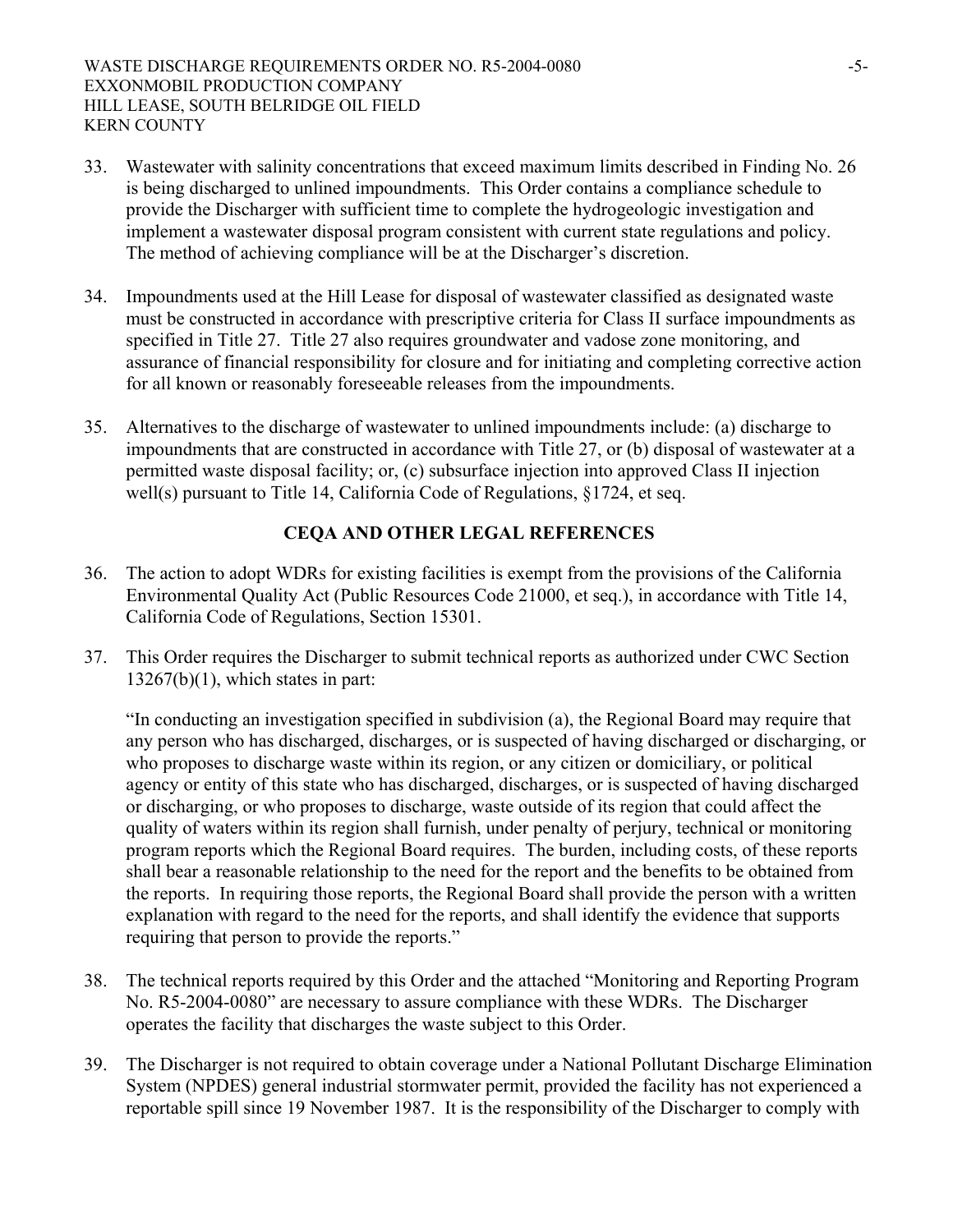United States Environmental Protection Agency federal stormwater regulations (40 CFR Parts 122, 123, and 124) should the facility not qualify for exemption.

40. This Order is consistent with the antidegradation provisions of State Water Resources Control Board Resolution 68-16. Provided the Discharger complies with the Order, discharges in the future should not cause adverse impacts on groundwater.

# **PROCEDURAL REQUIREMENTS**

- 41. The Regional Board has notified the Discharger, interested agencies, and persons of its intent to prescribe WDRs for this discharge and has provided them with an opportunity to submit their written views and recommendations.
- 42. The Regional Board, in a public meeting, heard and considered all comments pertaining to this proposed Order.
- 43. Any person adversely affected by this action of the Regional Board may petition the State Water Resources Control Board to review the action. The petition must be received by the State Board within 30 days of the date of issuance of this Order. Copies of the law and regulations applicable to filing petitions are available at http://www.swrcb.ca.gov/water\_laws and will be provided upon request.

IT IS HEREBY ORDERED, pursuant to Sections 13263 and 13267 of the California Water Code, that ExxonMobil Production Company, its agents, successors, and assigns, in order to meet the provisions of Division 7 of the California Water Code and plans, policies, and regulations adopted thereunder, shall comply with the following:

## **A. PROHIBITIONS**

- 1. The acceptance, treatment, or discharge of "hazardous waste" is prohibited. For purposes of this Order, the term "hazardous waste" is as defined in Title 23, California Code of Regulations, §2510, et seq.
- 2. Discharges of waste to surface water or surface water drainage courses are prohibited.
- 3. The discharge of waste other than wastewater associated with the production of crude oil described in Finding No. 4 is prohibited.

# **B. SPECIFICATIONS**

1. Wastewater that has been classified as "Designated Waste" shall be discharged in a manner that complies with current state regulations and policy. Impoundments used for disposal of designated waste shall be lined and constructed in accordance with prescriptive criteria for Class II surface impoundments as specified in Title 27.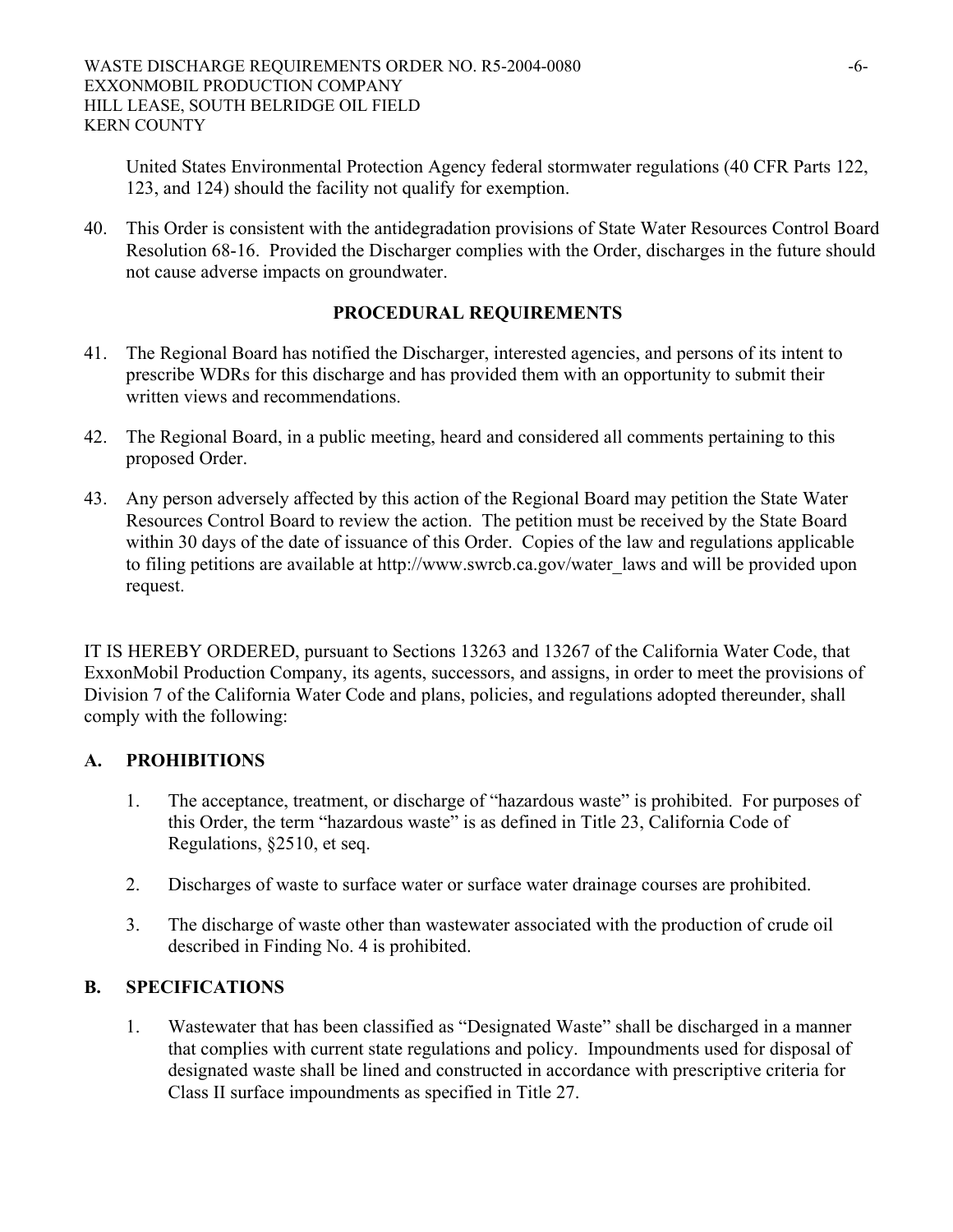- 2. Wastewater shall only be discharged into, and shall be confined to, the impoundments described in Finding No. 2.
- 3. The impoundment berms shall be designed and maintained to prevent seepage or leakage caused by erosion, slope failure, or animal burrowing.
- 4. The impoundments shall have sufficient freeboard to prevent overtopping as a result of successive precipitation events, high velocity winds, or seismic shaking. In no case shall there be less than two feet (measured vertically) of freeboard.
- 5. Precipitation and drainage control systems shall be designed, constructed, and maintained to accommodate the anticipated volume of precipitation and peak flows from surface runoff under 100-year, 24-hour precipitation conditions. Annually, prior to the anticipated rainy season, any necessary erosion control measures shall be implemented, and any necessary construction, maintenance, or repairs of precipitation and drainage control facilities shall be completed to prevent erosion or flooding of the impoundments.
- 6. The impoundments shall either be free of oil or effectively netted to preclude entry of wildlife in accordance with Title 14, CCR, §1770 (b) (3).
- 7. Public contact with wastewater shall be precluded through such means as fences, signs, and other acceptable alternatives.
- 8. The Discharger shall operate and maintain the wastewater impoundments in a manner that prevents liquids, precipitates, and sludges from concentrating to hazardous levels.
- 9. Neither the treatment nor the discharge shall cause a nuisance or condition of pollution as defined by the California Water Code, §13050.

# **C. PROVISIONS**

- 1. The Discharger shall comply with the attached Monitoring and Reporting Program No. R5- 2004-0080, which is part of this Order, and any revisions thereto as ordered by the Executive **Officer**
- 2. The Discharger shall comply with those applicable sections of the *"Standard Provisions and Reporting Requirements for Waste Discharge Requirements*" (Standard Provisions) dated August 1997, which are attached to, and by reference, a part of this Order. To the extent that the Standard Provisions are inconsistent with any terms, conditions, or requirements in this Order, this Order shall govern.
- 3. In the event of any change in control or ownership of the wastewater disposal facility, then the Discharger shall notify the succeeding owner or operator of the existence of this Order by letter, a copy of which shall also be forwarded to this office, at least 14 days in advance of the change in control or ownership.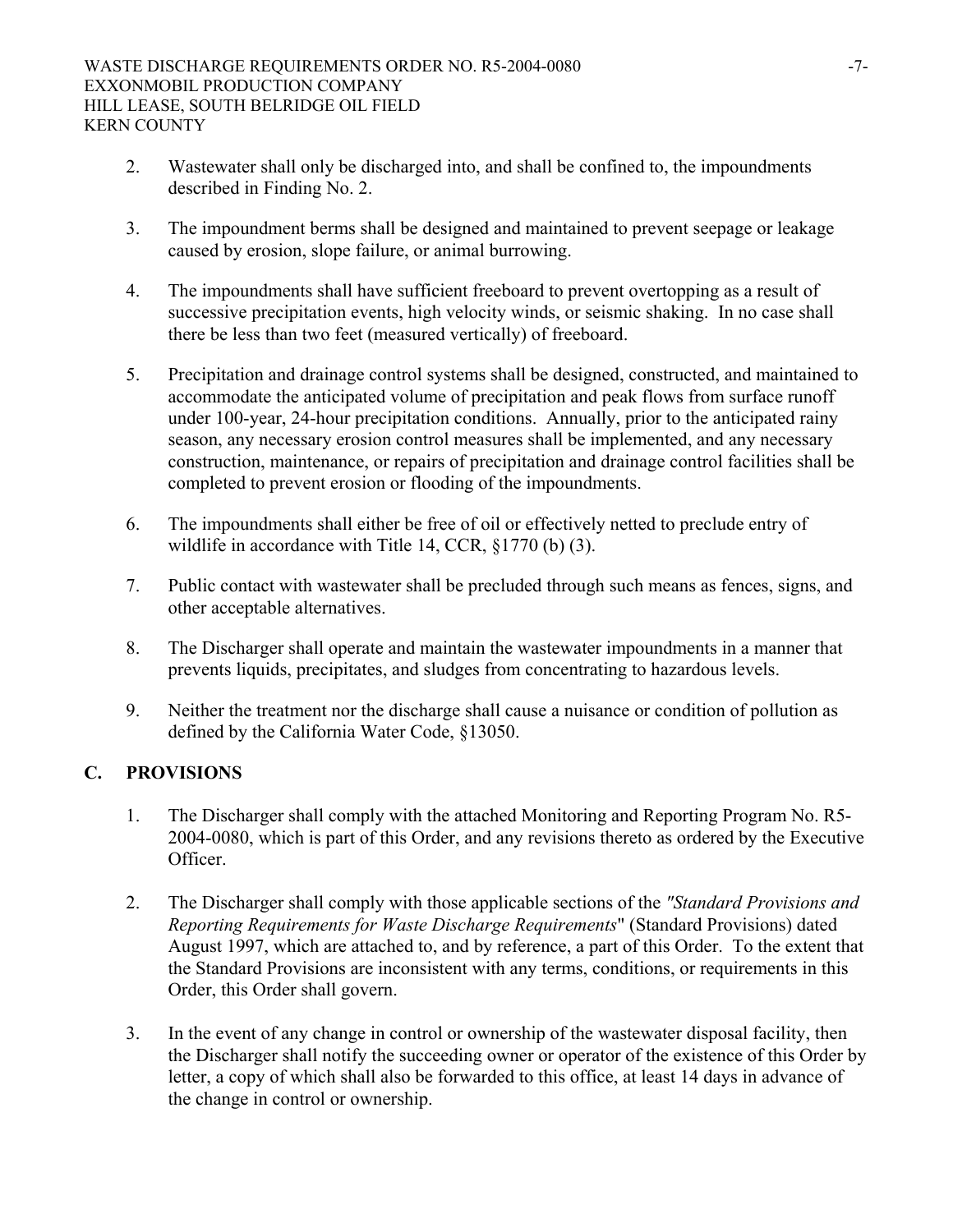- 4. To assume ownership or operation of the wastewater disposal facility under this Order, the succeeding owner or operator must apply in writing to the Regional Board requesting transfer of the Order within 14 days of assuming ownership or operation of the facility. The request must contain the requesting entity's full legal name, the State of incorporation if a corporation, the name, address, and telephone number of the persons responsible for contact with the Regional Board, and a statement that the new owner or operator assumes full responsibility for compliance with this Order. The request must comply with the signatory requirements of this Order. Failure to submit the request shall be considered a discharge without requirements, which is a violation of the California Water Code. Transfer of this Order to a succeeding owner or operator shall be approved or disapproved by the Regional **Board**
- 5. The Discharger shall maintain a copy of this Order and make it available at all times to facility operating personnel, who shall be familiar with its contents, and to regulatory agency personnel upon request.
- 6. The Discharger shall immediately notify Regional Board staff of any flooding, equipment failure, slope failure, or other change in site conditions, which could impair the integrity of waste containment facilities or precipitation and drainage control structures.
- 7. The Regional Board will review this Order periodically and will revise these requirements when necessary.
- 8. The Discharger may be required to submit technical reports as directed by the Executive Officer as provided for in California Water Code Section 13267.
- 9. The Discharger shall demonstrate financial responsibility for initiating and completing corrective action of all known or reasonably foreseeable releases, and shall submit a report of financial assurance by **April 30<sup>th</sup> of each year** for Executive Officer review and approval. The assurances of financial responsibility shall name the Regional Board as beneficiary and shall provide that funds for corrective action shall be available to the Regional Board upon issuance of any order under California Water Code, Division 7, Chapter 5. The Discharger shall adjust the cost annually to account for inflation and any changes in facility design, construction, or operation.
- 10. The Discharger shall demonstrate financial responsibility for closure and post-closure maintenance, and shall submit a report of financial responsibility by **April 30<sup>th</sup>** of each year for Executive Officer review and approval. The assurances of financial responsibility shall name the Regional Board as beneficiary and shall provide that funds for closure and postclosure maintenance shall be available to the Regional Board upon issuance of any order under California Water Code, Division 7, Chapter 5. The Discharger shall adjust the cost annually to account for inflation and any changes in facility design, construction, or operation.
- 11. This Order does not authorize violation of any federal, state, or local laws or regulations.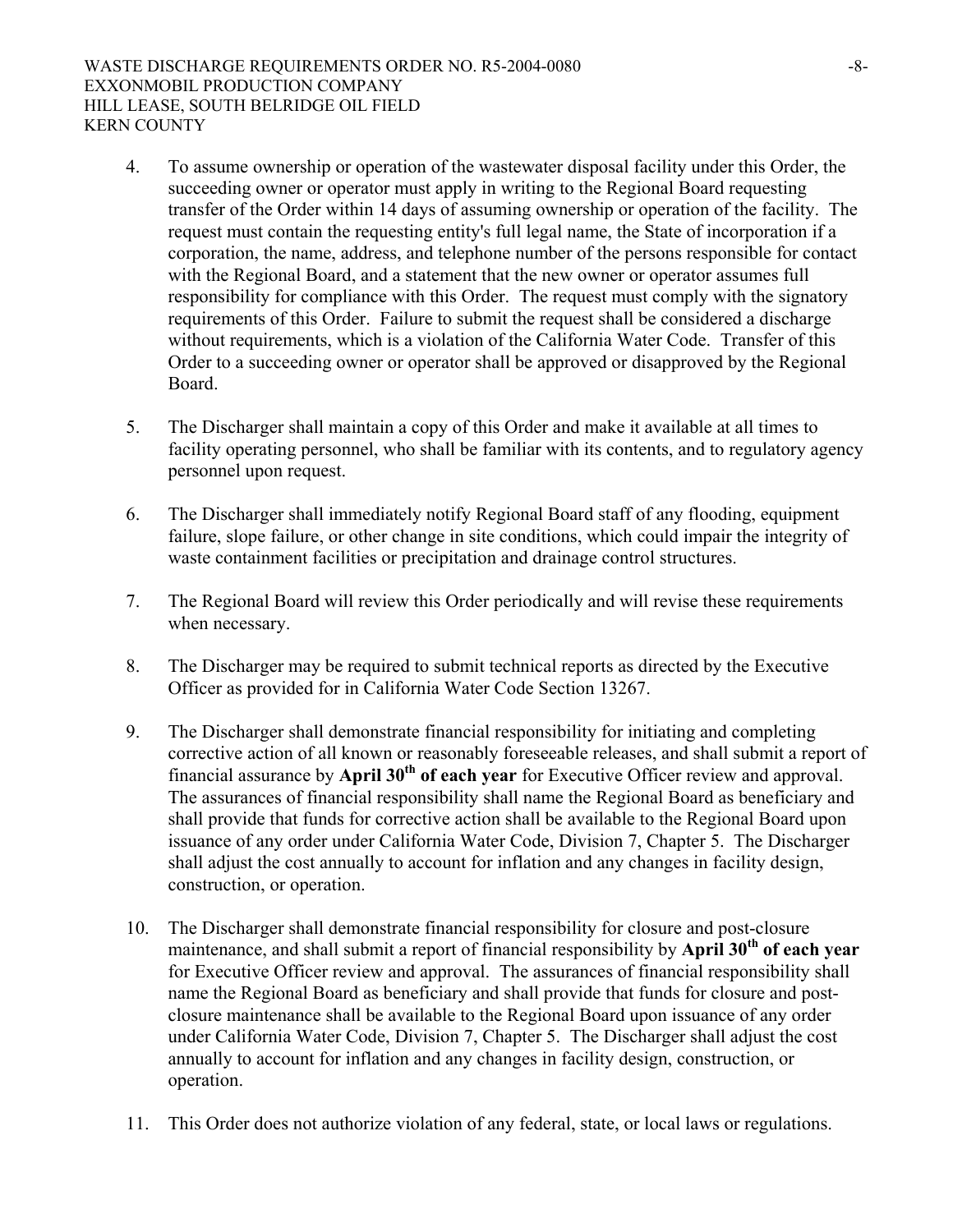#### **COMPLIANCE SCHEDULE**

- 12. The Discharger, whose wastewater currently exceeds the numerical limitations established in Finding No. 26, shall complete the tasks described below by the due dates. To achieve compliance with this Order, the Discharger must demonstrate that:
	- a. The wastewater discharged to the impoundments will be within the numerical limitations established in Finding No. 26 and in compliance with Title 27; or,
	- b. The discharge will be exempt from Title 27; or,
	- c. The wastewater will be disposed of in some manner in compliance with this Order.

| <b>Task Description</b>                                                                                                                                                                 | <b>Due Dates</b>                   |
|-----------------------------------------------------------------------------------------------------------------------------------------------------------------------------------------|------------------------------------|
| Conduct hydrogeologic<br>investigation to determine the<br>appropriate method for the long-<br>term disposal of wastewater.                                                             | In progress                        |
| Submit hydrogeologic investigation<br>Interim Report.                                                                                                                                   | 31 December 2004<br>Interim Report |
| Complete hydrogeologic<br>investigation and submit final<br>report that describes the long-term<br>wastewater disposal plan consistent<br>with current state regulations and<br>policy. | 30 September 2005<br>Final Report  |
| Achieve compliance with the<br>Order.                                                                                                                                                   | <b>30 June 2006</b>                |

I, THOMAS R. PINKOS, Executive Officer, do hereby certify that the foregoing is a full, true, and correct copy of an Order adopted by the California Regional Water Quality Control Board, Central Valley Region, on 4 June 2004.

 $\mathcal{L}_\text{max}$  and the contract of the contract of the contract of the contract of the contract of the contract of the contract of the contract of the contract of the contract of the contract of the contract of the contrac

THOMAS R. PINKOS, Executive Officer

DLW:dlw/rac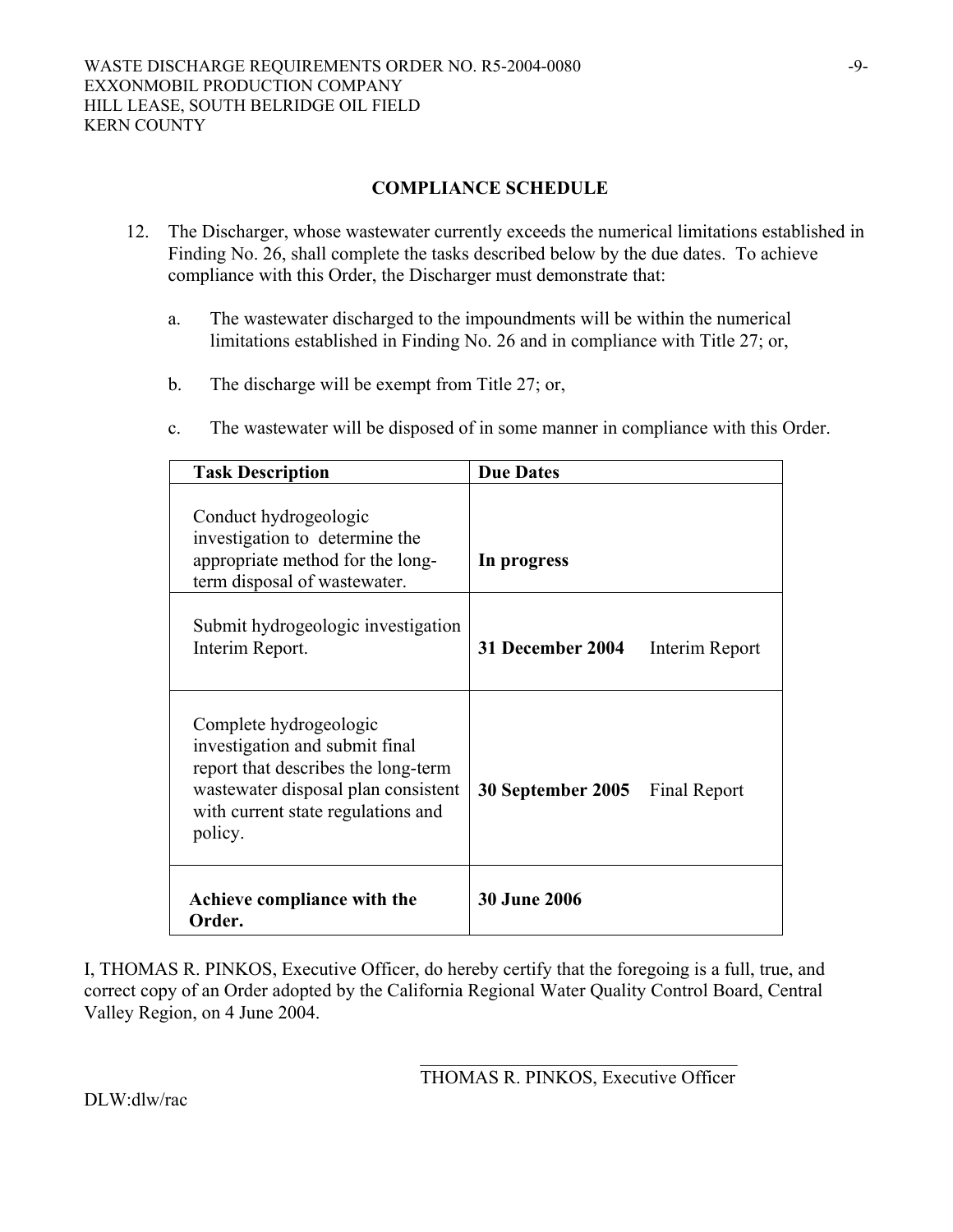# CALIFORNIA REGIONAL WATER QUALITY CONTROL BOARD CENTRAL VALLEY REGION

## MONITORING AND REPORTING PROGRAM NO. R5-2004-0080 FOR EXXONMOBIL PRODUCTION COMPANY HILL LEASE, SOUTH BELRIDGE OIL FIELD KERN COUNTY

Compliance with this Monitoring and Reporting Program is required pursuant to Water Code Section 13267.

## **A. REQUIRED MONITORING REPORTS**

| <b>Report</b> |                                                 | Due                   |  |
|---------------|-------------------------------------------------|-----------------------|--|
|               | Proposed Sampling and Analysis Plan (Section C) | <b>31 August 2004</b> |  |
| 2.            | Wastewater Monitoring (Section C.1)             | <b>Monthly</b>        |  |
| 3.            | Facility Monitoring (Section C.2)               | As necessary          |  |
| 4.            | Groundwater Monitoring (Section C.3)            | Quarterly             |  |

### **B. REPORTING**

The Discharger shall report monitoring data and information as required in this Monitoring and Reporting Program. Reports that do not comply with the required format will be **REJECTED** and the Discharger shall be deemed to be in noncompliance with the Waste Discharge Requirements. In reporting the monitoring data required by this program, the Discharger shall arrange the data in tabular form so that the date, the constituents, the concentrations, and the units are readily discernible. Data shall also be submitted in a digital database format acceptable to the Executive Officer. The data shall be summarized in such a manner so as to illustrate clearly the compliance with Waste Discharge Requirements or the lack thereof. A short discussion of the monitoring results, including notations of any water quality violations, shall precede the tabular summaries.

The monitoring reports must be signed by a person identified below:

- 1. For a corporation: by a principal executive officer of at least the level of senior vice-president.
- 2. For a partnership or sole proprietorship: by a general partner or the proprietor.
- 3. A duly authorized representative of a person designated in a, b or c above if:
	- a. The authorization is made in writing by a person described in a or b of this provision;
	- b. the authorization specifies either an individual or a position having responsibility for the overall operation of the regulated facility or activity, such as the position of plant manager, operator of a Unit, superintendent, or position of equivalent responsibility.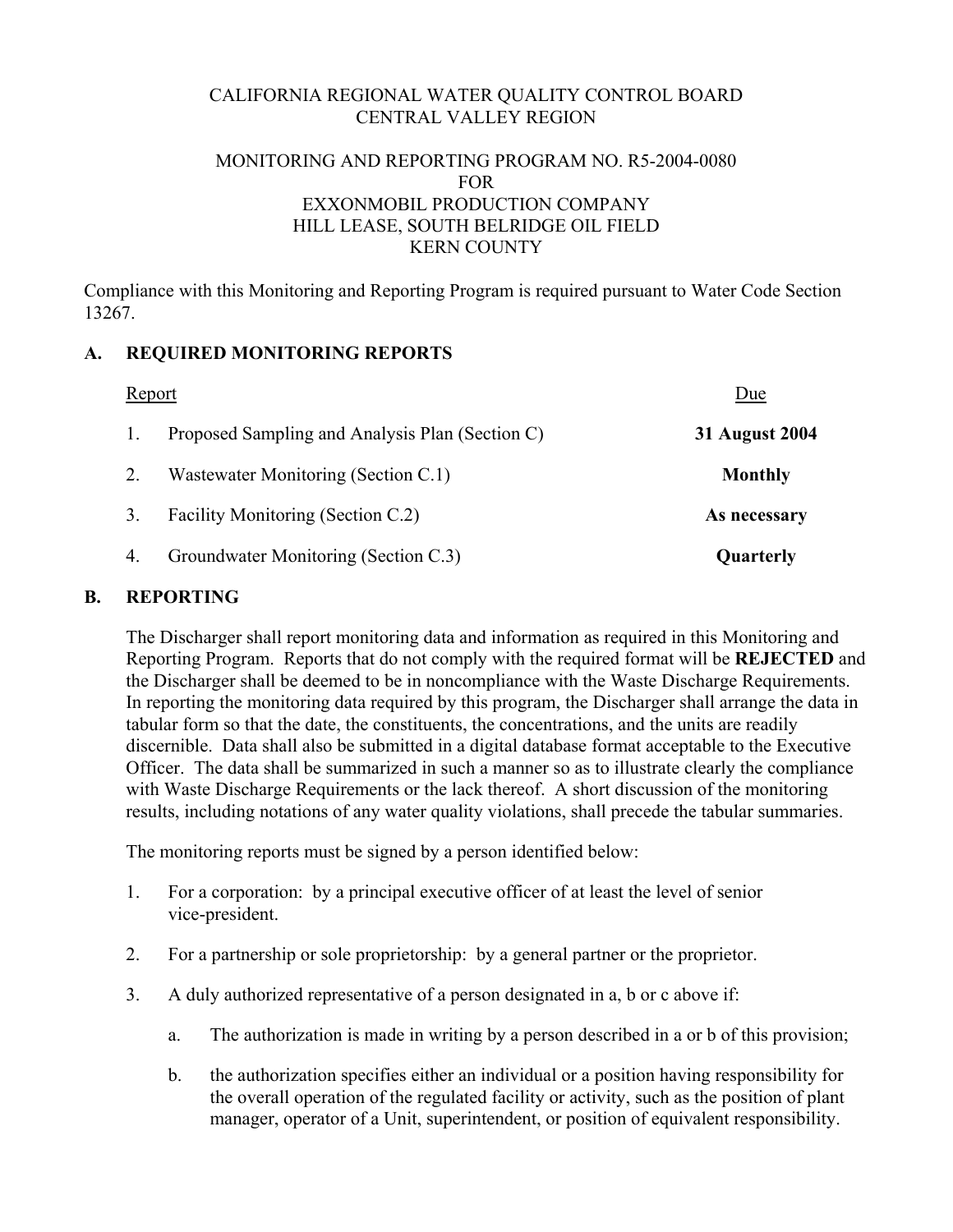(A duly authorized representative may thus be either a named individual or any individual occupying a named position); and

c. the written authorization is submitted to the Regional Board.

The monitoring reports must include the following certification on the cover page:

*"I certify under penalty of law that I have personally examined and am familiar with the information submitted in this document and all attachments and that, based on my inquiry of those individuals immediately responsible for obtaining the information, I believe that the information is true, accurate, and complete. I am aware that there are significant penalties for submitting false information, including the possibility of fine and imprisonment."* 

| Sampling<br><b>Frequency</b> | Reporting<br>Frequency | Reporting<br>Periods End                           | Report<br>Date Due                             |
|------------------------------|------------------------|----------------------------------------------------|------------------------------------------------|
| Monthly                      | Quarterly              | Last Day of Month                                  | by Quarterly Schedule                          |
| Quarterly                    | Quarterly              | 31 March<br>30 June<br>30 September<br>31 December | 31 July<br>31 July<br>31 January<br>31 January |
| Semiannually                 | Semiannually           | 30 June<br>31 December                             | 31 July<br>31 January                          |
| Annually                     | Annually               | 31 December                                        | 31 January                                     |

The results of any monitoring conducted more frequently than required at the locations specified herein or by the waste discharge requirements shall be reported to the Regional Board.

#### **C. MONITORING**

All monitoring shall be conducted in accordance with an approved sampling and analysis plan. A proposed Sampling and Analysis Plan for the facility shall be submitted by **31 August 2004**.

Method detection limits and practical quantitation limits shall be reported. All peaks shall be reported, including those that cannot be quantified and/or specifically identified*.* Samples for the constituents of concern shall be collected and analyzed in accordance with the methods listed in Table II.

The Discharger may use alternative analytical test methods, including new U.S. EPA approved methods, provided the methods have method detection limits equal to or lower than the analytical methods specified in this Monitoring and Reporting Program.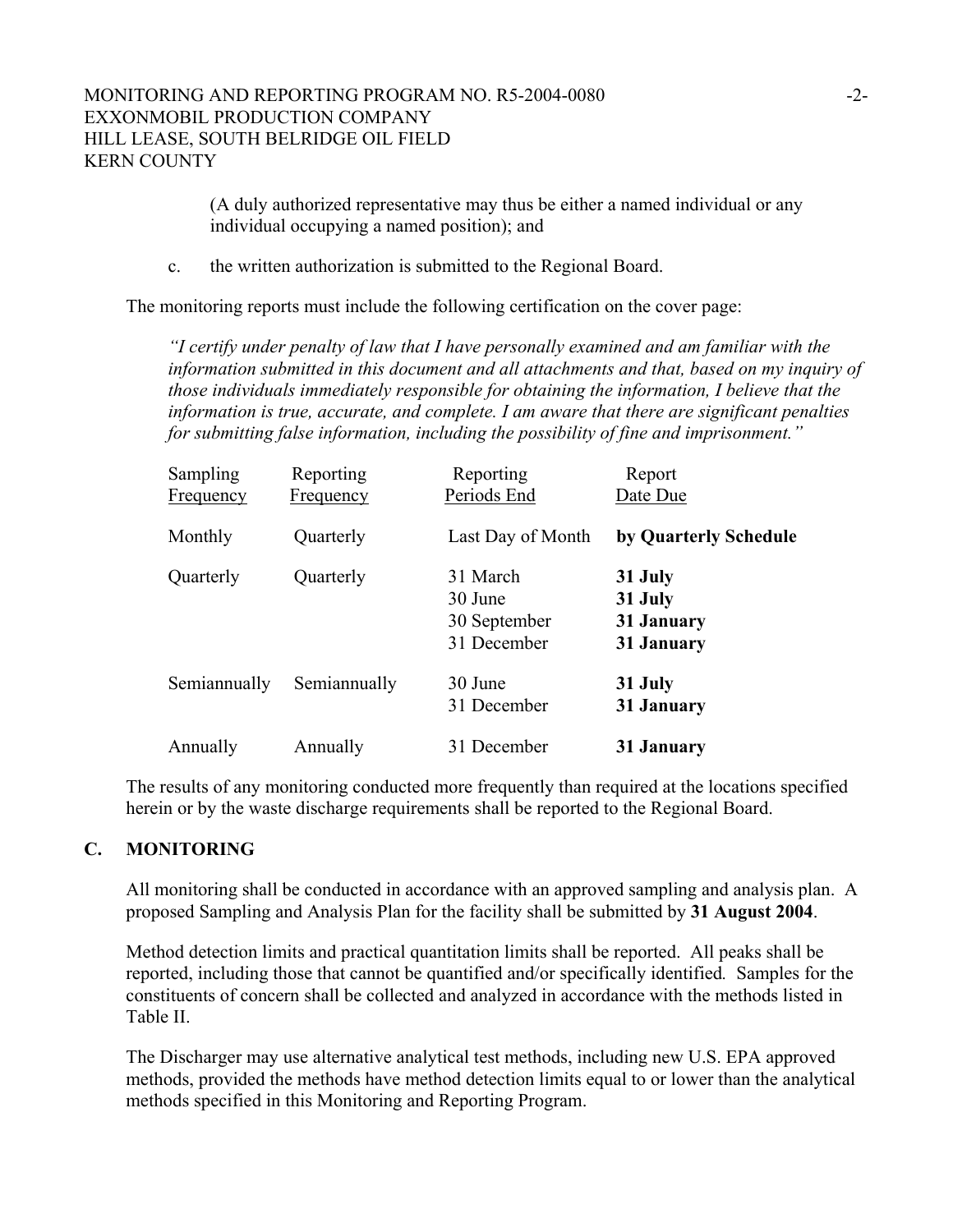#### **1. Wastewater**

Sampling stations shall be established where representative grab samples of the wastewater discharge can be collected. As a minimum, wastewater samples shall be collected from (1) the influent to the initial impoundment; and (2) from the final impoundment. Samples should be representative of the volume and nature of the discharge. The following shall constitute the wastewater monitoring program:

| Constituent                                                                                                                                      | Units       | Sampling<br>Frequency                         |
|--------------------------------------------------------------------------------------------------------------------------------------------------|-------------|-----------------------------------------------|
| <b>Total Flow</b><br>Field Parameters <sup>1</sup><br>Monitoring Parameters <sup>1</sup><br>Constituents of Concern <sup>1</sup><br>see Table II | bbls or gal | Monthly<br>Quarterly<br>Quarterly<br>Annually |

#### **2. Facility Monitoring**

#### **a. Freeboard Monitoring**

Freeboard measuring devices shall be installed in each of the perimeter surface impoundments. Freeboard levels shall be observed and recorded monthly.

#### **b. Facility Inspection**

The Discharger shall inspect all containment facilities for damage semiannually. The Discharger shall report any damages observed to the Regional Board staff immediately. Any necessary work related to construction, maintenance, or repairs shall be implemented within 30 days of the inspection. Any subsequent repairs conducted by the Discharger shall be reported to the Regional Board staff within 30 days of completion of the repairs.

#### **c. Storm Events**

The Discharger shall inspect all precipitation, diversion, and drainage facilities for damage within 7 days following a storm yielding one inch or more of precipitation within 24 hours. Necessary repairs shall be completed within 30 days of the inspection. The Discharger shall report any damage and subsequent repairs within 30 days of completion of the repairs.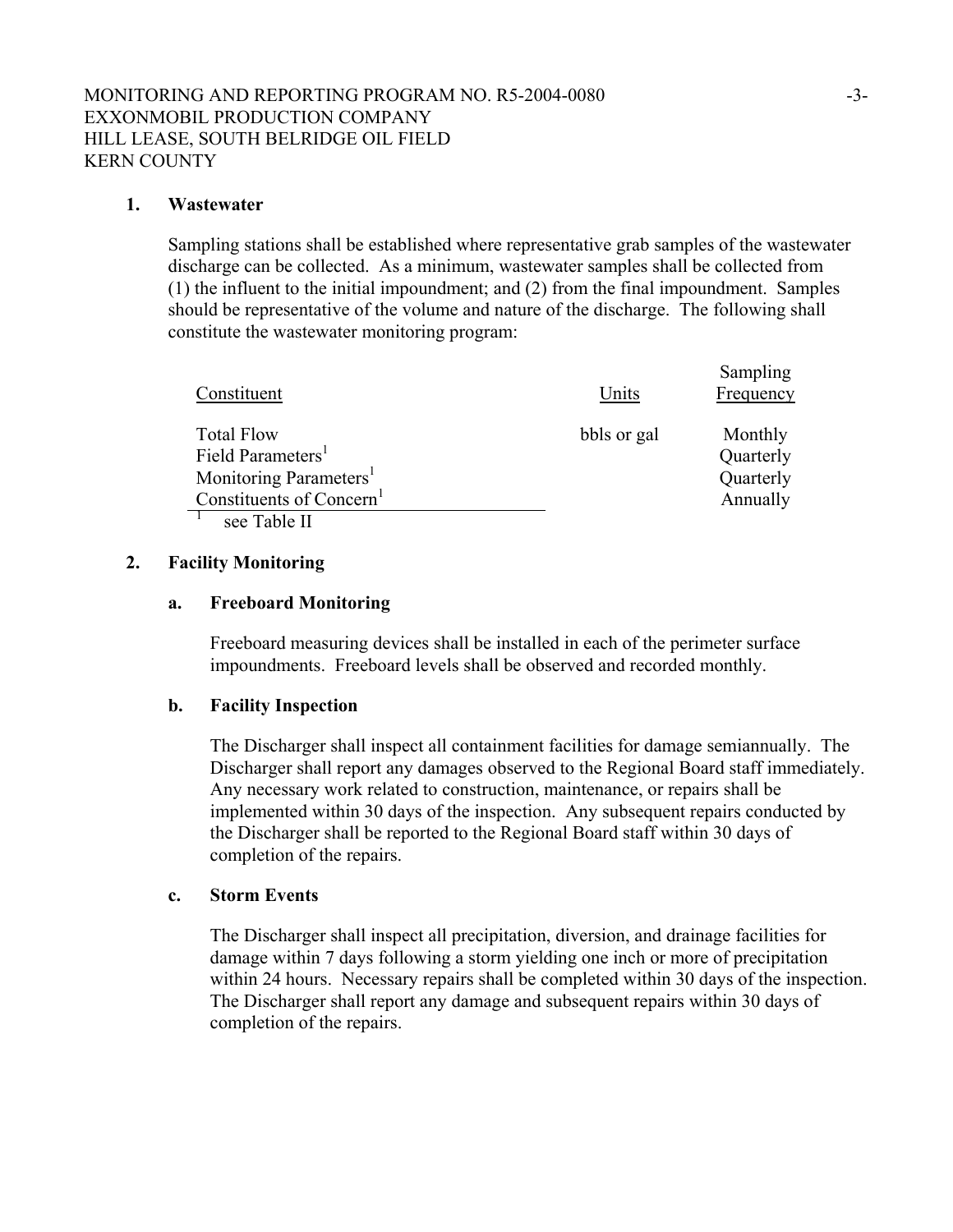#### **d. Earthquake Events**

The Discharger shall perform a full-scale facility inspection within 7 days following an earthquake that could potentially damage waste management units and/or the facility. Necessary repairs shall be completed within 30 days of the inspection. The Discharger shall report any damage and subsequent repairs within 30 days of completion of the repairs.

### **3. Groundwater Monitoring**

The Discharger shall operate and maintain groundwater monitoring systems in accordance with the Monitoring Plan described herein. The Discharger shall collect, preserve, and transport groundwater samples in accordance with the approved Sample Collection and Analysis Plan.

Water level elevations shall be collected according to the monitoring schedule set forth in Table I. The Discharger shall determine groundwater flow rate and direction in the uppermost aquifer and in any zones of perched water and in any additional zone of saturation monitored pursuant to this Monitoring and Reporting Program, and report the results annually, including the times of highest and lowest elevations of the water levels in the wells. Additionally, hydrographs of each well shall be prepared showing the elevation of groundwater with respect to the elevations of the top and bottom of the screened interval and the elevation of the pump intake. Hydrographs of each well shall be submitted annually.

Groundwater samples shall be collected and analyzed according to the monitoring schedule set forth in Table I. All monitoring parameters shall be graphed so as to show historical trends at each well. The monitoring parameters shall also be evaluated with regards to the cation/anion balance, and the results shall be graphically presented using a Stiff diagram or a Piper graph. Stiff diagrams or Piper graphs shall be prepared for all groundwater monitoring wells every five years.

The Discharger shall implement the above monitoring program on the effective date of this Program.

Ordered by:

THOMAS R. PINKOS, Executive Officer

4 June 2004

(Date)

DLW:dlw/rac:6/4/2004

## **TABLE I**

#### **MONITORING SCHEDULE**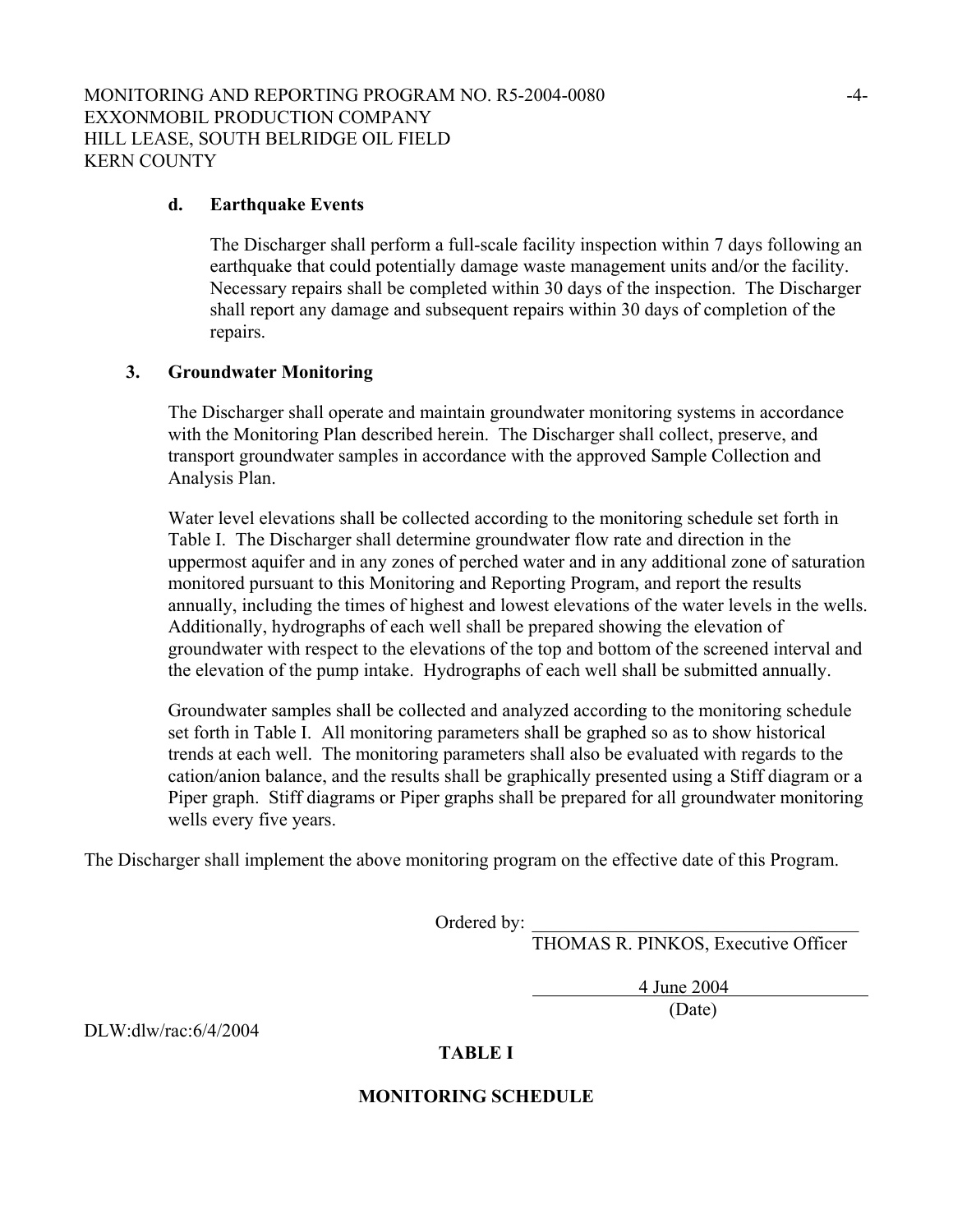# MONITORING AND REPORTING PROGRAM NO. R5-2004-0080 -5- EXXONMOBIL PRODUCTION COMPANY HILL LEASE, SOUTH BELRIDGE OIL FIELD KERN COUNTY

|                         | Evaluation    |
|-------------------------|---------------|
|                         | Monitoring    |
| Constituent             | Wells         |
| <b>Water Levels</b>     | Quarterly     |
| <b>Field Parameters</b> | Semi Annually |
| Monitoring              | Semi Annually |
| Parameters              |               |
| Constituents of         | Semi Annually |
| Concern                 |               |

# **TABLE II**

### **MONITORING PARAMETERS**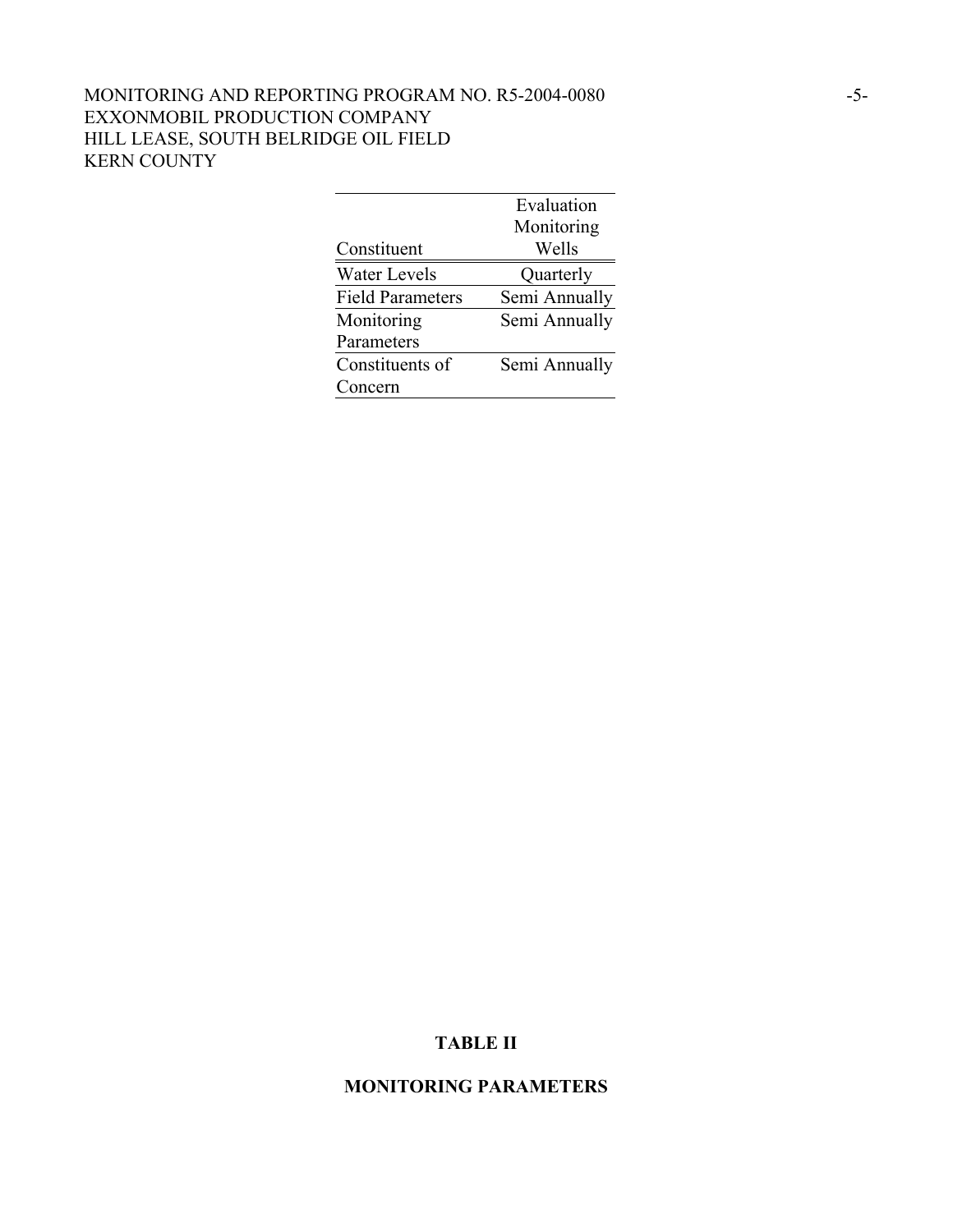# MONITORING AND REPORTING PROGRAM NO. R5-2004-0080 -6- EXXONMOBIL PRODUCTION COMPANY HILL LEASE, SOUTH BELRIDGE OIL FIELD KERN COUNTY

|                                |                          | <b>US EPA</b> |
|--------------------------------|--------------------------|---------------|
| Constituent                    | Units                    | Method        |
|                                |                          |               |
| <b>Groundwater Elevation</b>   |                          |               |
| <b>Groundwater Elevation</b>   | Ft. & hundredths, M.S.L. |               |
|                                |                          |               |
| <b>Field Parameters</b>        |                          |               |
| Temperature                    | $\rm ^{\circ}C$          |               |
| Specific Conductance           | $\mu$ mhos/cm            |               |
| <b>PH</b>                      | pH units                 |               |
|                                |                          |               |
| <b>Monitoring Parameters</b>   |                          |               |
| Total Dissolved Solids (TDS)   | mg/L                     | 160.1         |
| Specific Conductance           | $\mu$ mhos/cm            | 120.1         |
| Chloride                       | mg/L                     | 300.0         |
| Boron, dissolved               | mg/L                     | 6010B         |
| <b>Constituents of Concern</b> |                          |               |
| <b>Standard Minerals</b>       |                          |               |
| Alkalinity, dissolved          | mg/L                     | 310.1         |
| Sulfate, dissolved             | mg/L                     | 300.0         |
| Nitrate, dissolved             | mg/L                     | 300.0         |
| Calcium, dissolved             | mg/L                     | 6010B         |
| Magnesium, dissolved           | mg/L                     | 6010B         |
| Sodium, dissolved              | mg/L                     | 6010B         |
| Potassium, dissolved           | mg/L                     | 6010B         |
| Aromatic Hydrocarbons          |                          |               |
| Benzene                        | $\mu$ g/L                | 8260B         |
| Ethylbenzene                   | $\mu$ g/L                | 8260B         |
| Toluene                        | $\mu$ g/L                | 8260B         |
| Xylene                         | $\mu$ g/L                | 8260B         |
|                                |                          |               |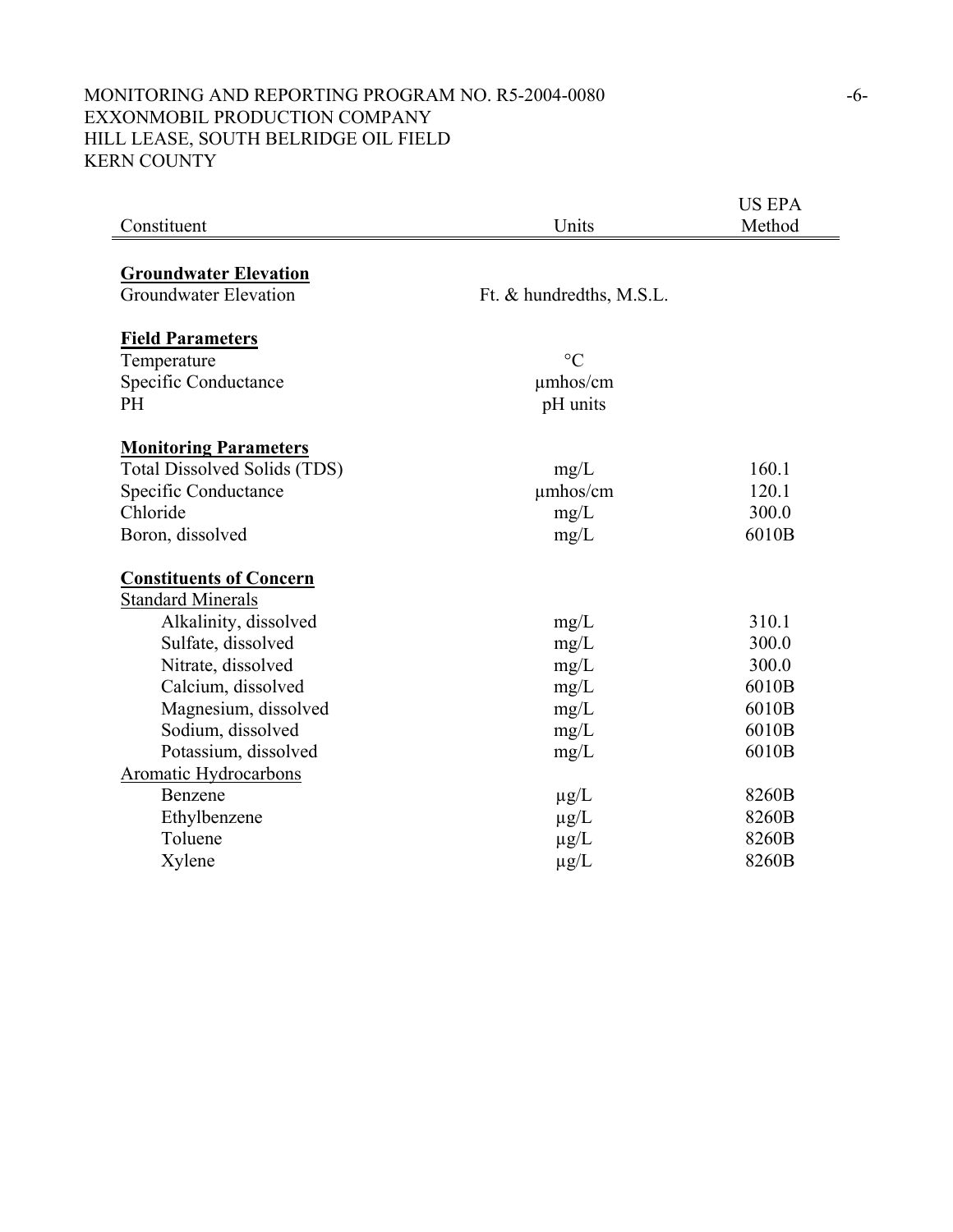### INFORMATION SHEET

### ORDER NO. R5-2004-0080 EXXONMOBIL PRODUCTION COMPANY HILL LEASE, SOUTH BELRIDGE OIL FIELD KERN COUNTY

ExxonMobil Production Company, a subsidiary of ExxonMobil Corporation (hereafter Discharger), operates four surface impoundments that receive produced water and treatment backwash water from oil field operations at the Hill Lease in the South Belridge Oil Field. The impoundments are used for the storage and/or disposal of wastewater through evaporation and percolation. The impoundments are unlined and do not meet the prescriptive construction criteria for surface impoundments as specified in Title 27. The wastewater disposal operation is not currently regulated by WDRs.

The facility lies on Quaternary age lithologic units, which include the Alluvium, 22K sand, Corcoran Clay Equivalent, and the Tulare Formation. Alluvium contains sand, silty sand, silt, and clay. The 22K sand is a quartz-rich sand. The Tulare Formation is comprised of clay, silt, and sand. An unnamed intermittent stream channel is immediately to the north of the facility. The northern edge of the impoundments is within the 100 year floodplain of the intermittent steam channel. No faults of possible Holocene age traverse through the area. The nearest known Holocene fault is the San Andres Fault zone located 12 miles to the southwest.

The Discharger has drilled two borings approximately 500 and 1,500 feet to the northeast and a third boring approximately 900 feet south-southwest of the impoundments. The first water-bearing zone was encountered in the Alluvium at a depth of approximately 175 to 180 feet. Three monitoring wells were installed with well screens placed across the water-bearing zone in the Alluvium. Wastewater in the Alluvium is free to migrate from beneath the impoundments in the downgradient direction to the eastnortheast. The basal clay unit identified in the Alluvium may act as a barrier to restrict the vertical movement of water from the Alluvium into the underlying 22K sand and Tulare Formation.

The beneficial uses of groundwater beneath the area, as designated by the Basin Plan, are municipal supply, agricultural supply, and industrial service supply. The nearest known water supply is from two wells in Spicer City, approximately 8.5 miles to the east-northeast. There are no agricultural or domestic wells located near the facility.

Based on water quality analysis, wastewater with salinity concentrations that exceed maximum limits prescribed in the Basin Plan is being discharged to unlined impoundments and is subject to the requirements of Title 27 for discharges of waste to land. The Discharger is conducting a hydrogeologic investigation to determine the lateral and vertical extent of wastewater migration and if wastewater is degrading groundwater quality. The Order contains a compliance schedule to provide the Discharger sufficient time to complete the investigation and implement a wastewater disposal program consistent with state regulations and policy.

The action to adopt WDRs for an existing facility is exempt from the provisions of the California Environmental Quality Act (Public Resources Code Section 21000, et seq.) in accordance with Title 14, California Code of Regulations, Section 15301.

DLW:dlw/rac:6/4/2004